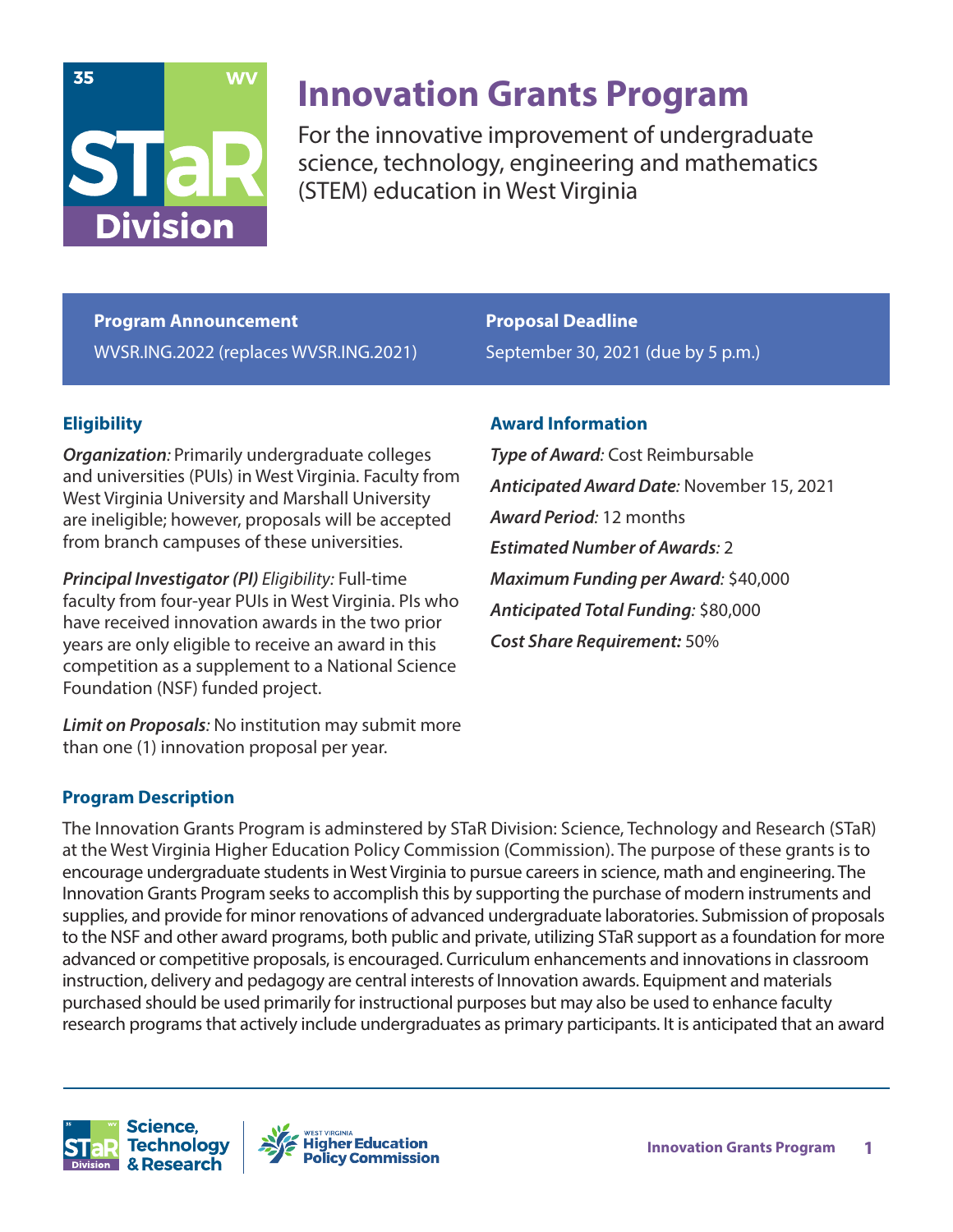will be made to one private and one public institution of higher education based upon the quality of proposals received.

Proposals in any STEM field will be considered. No institution may submit more than one proposal in one year. Investigators who received awards in the prior two years are only eligible to receive an award in this competition as a supplement to an NSF-funded project. Investigators who have not received an Innovation award in the last two years may have a direct award of up to \$40,000 from STaR or use the Innovation Grant funds as a supplement to an NSF award. Proposals from Marshall University or West Virginia University main campuses will not be considered; however, proposals from university branch campuses are eligible.

Institutional support of at least 50% is required as a cost share. An in-kind cost share of up to \$10,000 for matching institutional support is allowed.

## **Application**

Competition for funding from the Research Challenge Fund is strong and STaR receives far more proposals than can be supported. Proposals must be submitted via the Grant Opportunity (GO!) system. Visit wvresearch.org to request an account.

*Project Summary:* Provide a 250 word summary of your project.

*Project Description:* Proposals should contain the following information and should not exceed 800 words

- Current situation in the institution, the students served and the department.
- Plans to seek alternative sources of support for the project. Senior faculty who have not sought NSF support or other educational grants for the project must provide a statement explaining plans to seek support.
- How will this award benefit the professional career growth of the faculty involved?

If instruments are to be purchased, please address the following issues:

- Type of instrument(s) to be purchased; the expected cost of the instrument(s); and the name(s) of the faculty members(s) who will have primary responsibility for the instrument(s) and their experience with similar instrumentation.
- Who will use the instrument(s) and how often.
- What the instrument(s) will enable undergraduate students to do that is not possible without the instrument(s).
- Number of students who will benefit from the purchase of the instrument(s).
- Whether special facilities (i.e., extra electrical power outlets, air conditioned rooms, structural supports) will be needed to make full use of the instrument(s) and, if so, whether such facilities are currently available or attainable.
- Whether other equipment will be needed to make full use of the instrument(s) and, if so, whether such equipment is currently available, or how it will be obtained.
- In academic courses, how will the instrument(s) be integrated into the curriculum and (in a brief statement) what are the anticipated benefits.



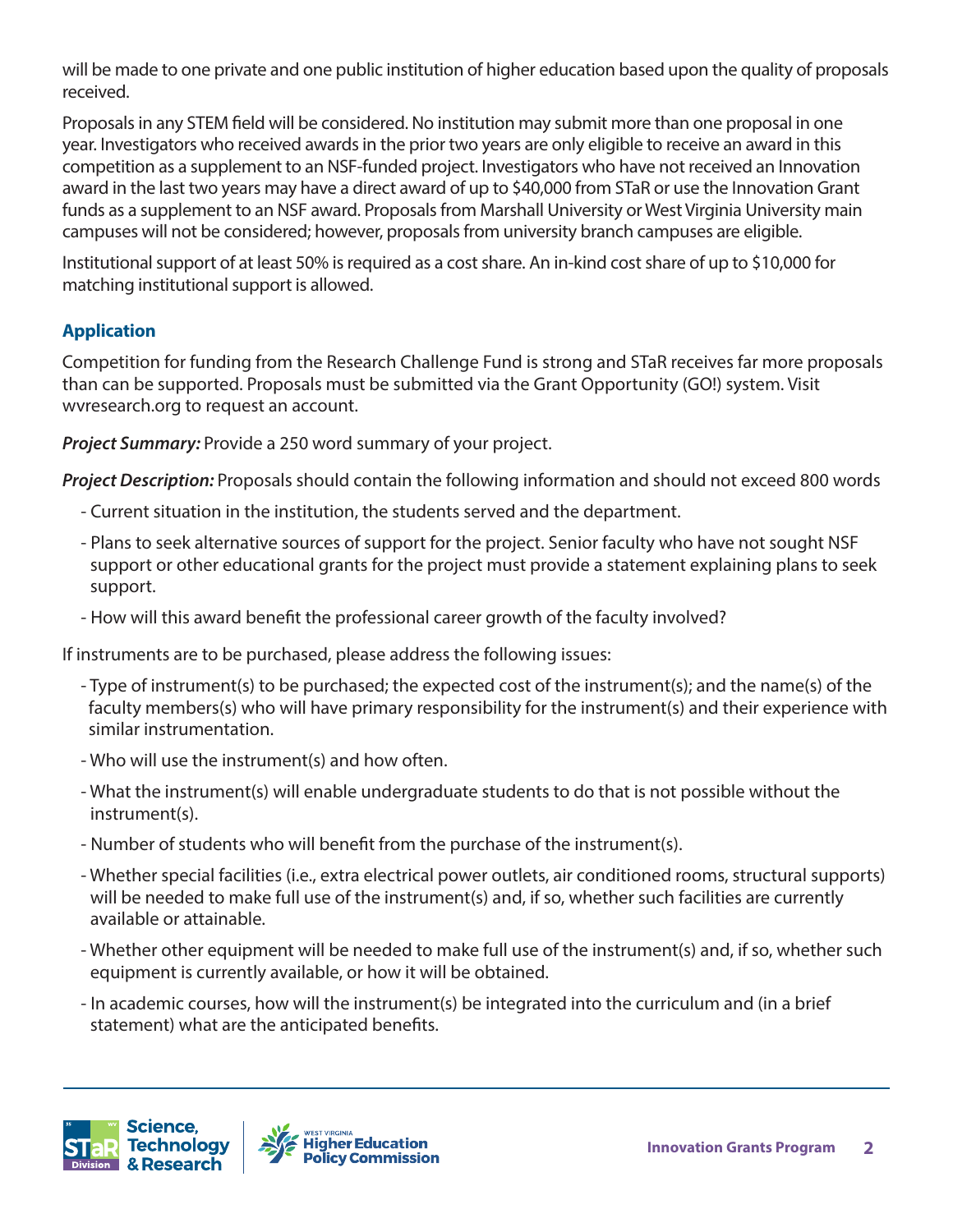- If the instrument(s) are to be used for research, what is the designated project, role of the undergraduate(s), and the long-term benefits of the project.

*Budget:* Show equipment costs and cost sharing from the institution (if applicable). Identify institution or other cost sharing provided (cost sharing is not required). A budget spreadsheet template can be downloaded from the GO! until the close of the application period.

Vendor quotes should be submitted if available. If you have multiple vendor quotes, please combine them into one Word or PDF file or zip them into a single file before uploading.

*Cost Sharing:* 50% cost sharing is required.

*Indirect Cost Limitations:* Overhead costs are not allowed.

*Other Budgetary Limitations:* Grants may be used only to purchase scientific instruments, equipment, minor renovations, and material supplies or for curriculum development. No funds are to be used for operating expenses, personnel or service contracts. No awards will be made for teaching aids such as slide projectors or computer software. No awards will be made for personal computers that are not linked to or critical to the operation of laboratory equipment.

## **Review and Award Procedures**

The primary selection criteria will be the extent to which the instrument(s), materials and proposed modifications will improve undergraduate STEM education in West Virginia by providing an innovative approach that will encourage more students to undertake careers in science, technology, engineering and math. Plans to obtain alternative sources of support for the project will also weigh in the evaluation of the proposal. Review procedures and panels typically take 4-6 weeks to complete.

Notification of awards will be made to the submitting PI and submitting organization. PIs whose proposals are declined will be advised as promptly as possible. Copies of review comments may be requested by the Principal Investigator.

## **Reporting Requirements**

All recipients of STaR funding are required to provide a written report to STaR after the end of the grant period. Recipients are expected to summarize the impact and outcomes of the award, final expenditures, significant insights, numbers of students served, secondary or advanced proposals to other programs other federal, private, or state programs, and overall success of the award. The report is due 60 days after the grant ending date and must be filed using the GO! system reporting function. All requests for extensions must be submitted via a grant modification form found under the Resources tab on our website.